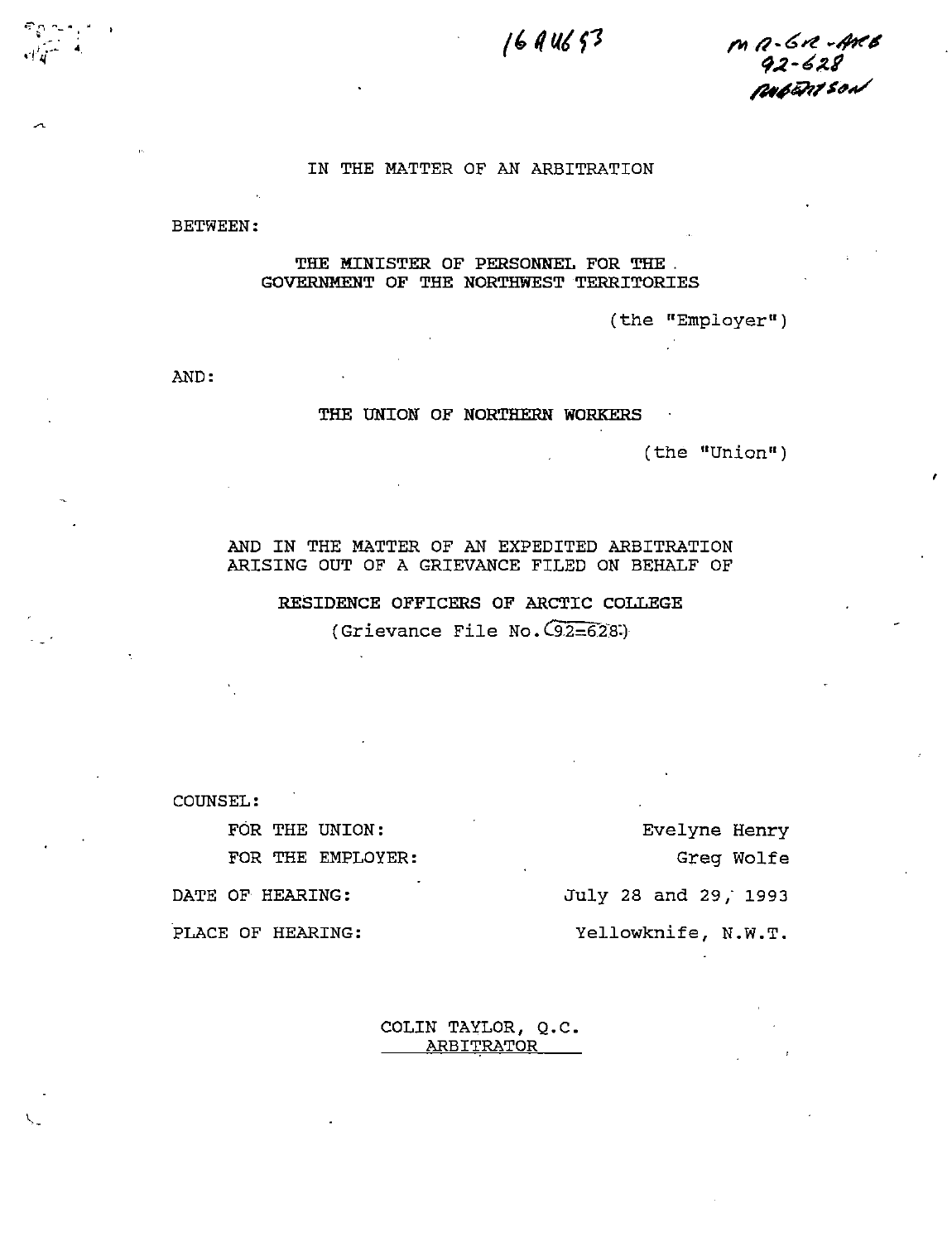This is an expedited arbitration pursuant to Article 27.21 of the Collective Agreement. At the conclusion of the hearing, on' oral decision was given. At the request of the parties, brief written reasons follow.

The parties submitted the following Agreed Statement of Facts;

"1. Arctic College maintains <sup>a</sup> satellite campus in Fort Smith. Supervisors are employed to supervise the dormitory in which students who are studying away from home reside during the school year.

2. The three Resident Supervisors work <sup>a</sup> fixed day, afternoon or evening shifts. They do not rotate.

3. The Union has grieved that the Employer should post <sup>a</sup> master shift schedule and that these three employees should work <sup>a</sup> rotating shift schedule. The Union relies on the wording of Article 22 of the Collective Agreement.

4. The Employer's position is that based on the wording of Article 22.01(b) the decision to place an employee on <sup>a</sup> rotating/irregular shift is discretionary and unless operational requirements change there is no reason to disrupt the established scheduling practice."

The organization of work is initially at the discretion of the Employer unless that discretion- is circumscribed by the Collective Agreement.

On the facts. of this case, it was for the Employer to set the shift schedule. Moreover, the Grievors hired into the existing shift schedule which has been in existence for <sup>a</sup> considerable length of time.